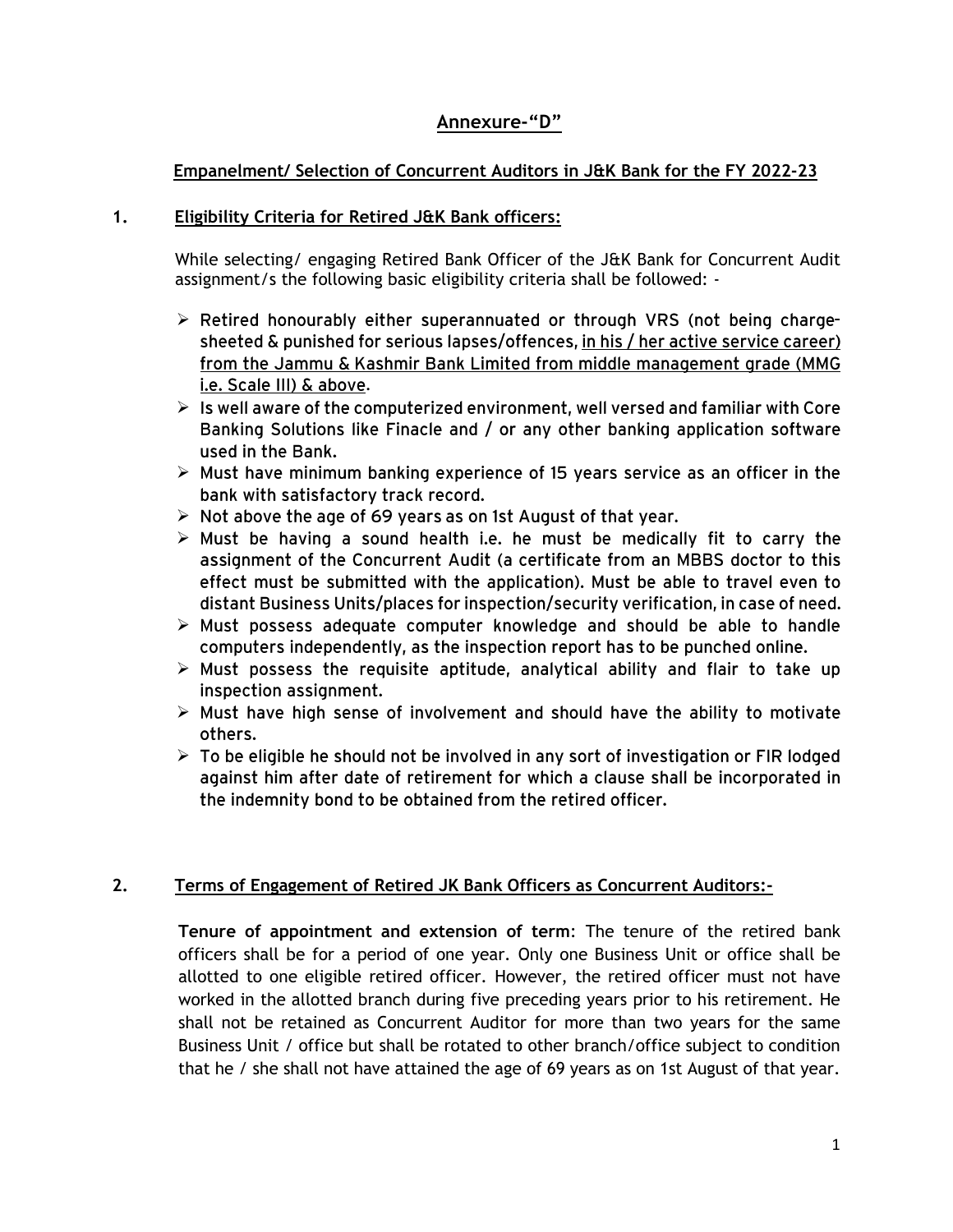**Accountability/ /Removal/dis-empanelment of Concurrent Auditors:-**

#### Concurrent Auditors, will be subject to removal/de-listing/de-empanelment in following cases:

- $\blacktriangleright$ When the Concurrent Auditors have colluded with borrowers or Branch Manager or officials, for pecuniary benefit and failed to report maior irregularities and frauds.
- When frauds of financial/other loss/es is/are not detected / not reported.  $\blacktriangleright$
- When they fail to retain/maintain desired performance in the half yearly review.  $\blacktriangleright$
- $\blacktriangleright$ When their performance is not found to be of desired level for two consecutive months by concerned Compliance Department or S&C Divisional Office/Corporate Headquarters or any other Office.
- $\blacktriangleright$ When they refuse to attend to any inspection/audit assignment or delay it, without proper justifications/reasons;
- When they fail to attend the business unit on regular basis for Concurrent Audit.  $\blacktriangleright$
- When a Concurrent Auditor resigns/revokes his job in middle of the assigned period.  $\blacktriangleright$
- $\blacktriangleright$ Frequent expiry of password on account of non-attendance.
- $\blacktriangle$ Asking undue favours from customers of the Bank.
- Any fraud or irregularity not reported by the concurrent Auditor.  $\blacktriangleright$
- $\blacktriangleright$ Late submission of Concurrent Audit report by more than five days (before 15th of the month following the month to which the report pertains.)
- $\blacktriangleright$ Quality of Concurrent Audit report is very poor.
- The auditor fails to display a cooperative/constructive/collaborative approach  $\blacktriangleright$ towards the staff posted at the business unit and does not discuss the vital aspects of his findings with the Branch Manager/ other officials in-charge of various sections/departments:
- $\blacktriangleright$ Fails to maintain the secrecy of the information of the borrowers/depositors or workings of the unit.
- $\blacktriangleright$ Auditor is involved in some unlawful activities necessitating the bank to withdraw assignment/ allotment and other event likely to have material effect on the conduct of the Concurrent Audit in the business unit.
- If serious acts of omission or commission are noticed in their working, their  $\blacktriangleright$ appointments may be annulled and they may be blacklisted not only for concurrent audit but also for all other types of audit assignment/s of the bank, after giving them reasonable opportunity to be heard and the fact shall be reported to ACB of the bank.
- $\triangleright$ Refusal to take up the allotted assignment & non commencement/ completion/nonsubmission of audit report within prescribed time.
- In case unsatisfactory performance is observed on the part of concurrent auditor or  $\blacktriangleright$ deviation from the terms of engagement, his assignment will be cancelled even before completion of the allocated period of one year.
- Further any MOC surfaced under statutory or other audit and not reported by  $\blacktriangleright$ Concurrent Auditor shall entail disqualification and cancelling of appointment of the concurrent auditor which shall be monitored by the concerned S&C Zone.
- $\blacktriangleright$ The de-panellment of the auditor will be done by Managing Director & CEO on the recommendations of the Committee empowered for selection in case of unsatisfactory performance while making review. The selection committee for the purpose includes Deputy General Manager (S, C & Audit), Incharge (S, C & Audit) and concerned desk officer.